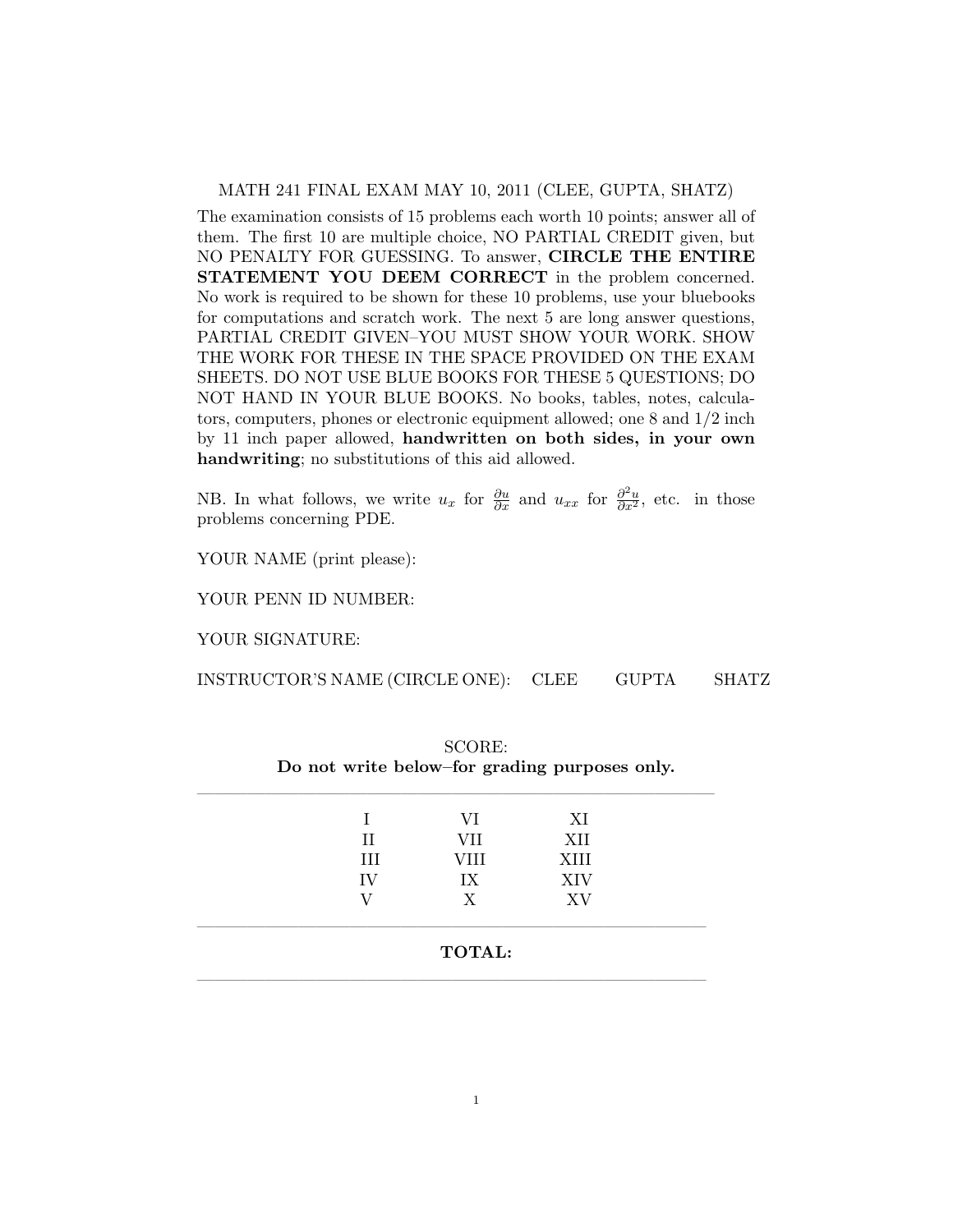I) If  $\gamma$  is the ellipse  $x^2 + \frac{y^2}{4} = 1$ , traced counterclockwise, evaluate  $\oint_{\gamma}$ e z  $rac{e^z}{z^2(z-2)}$  dz. a)  $\frac{5\pi i}{2}$ b)  $\frac{-3\pi i}{2}$ c)  $0$ d)  $2\pi i$ e)  $-4\pi i$ II) If  $H(x) = -1$  for  $-\pi \le x < 0$  and  $H(x) = 1$  for  $0 \le x < \pi$  and

if we extend H to be  $2\pi$  periodic, then when we expand  $H(x)$  in a complex Fourier Series  $\sum_{k=-\infty}^{\infty} c_k e^{ikx}$ , we find the sum  $c_{-2} + c_{-1} + c_o$  equals

- a)  $2\pi i$
- b)  $3\pi i$
- c)  $\frac{i}{\pi}$
- d)  $\frac{2i}{\pi}$
- $(e)$   $-1$

III) The complex number  $(i\pi)^i$  may have many values. One of its val-

ues is:

- a)  $e^{\frac{-\pi}{2}}(cos(log\pi) + i sin(log\pi))$
- b)  $log \pi + i log \pi$
- c)  $e^{\pi}(\cos(\log \pi) + i \sin(\log \pi))$
- d)  $cos(log\pi) + i sin(log\pi)$
- e)  $e^{-\pi}(\cos(e^{\pi}) + i \sin(e^{\pi}))$ .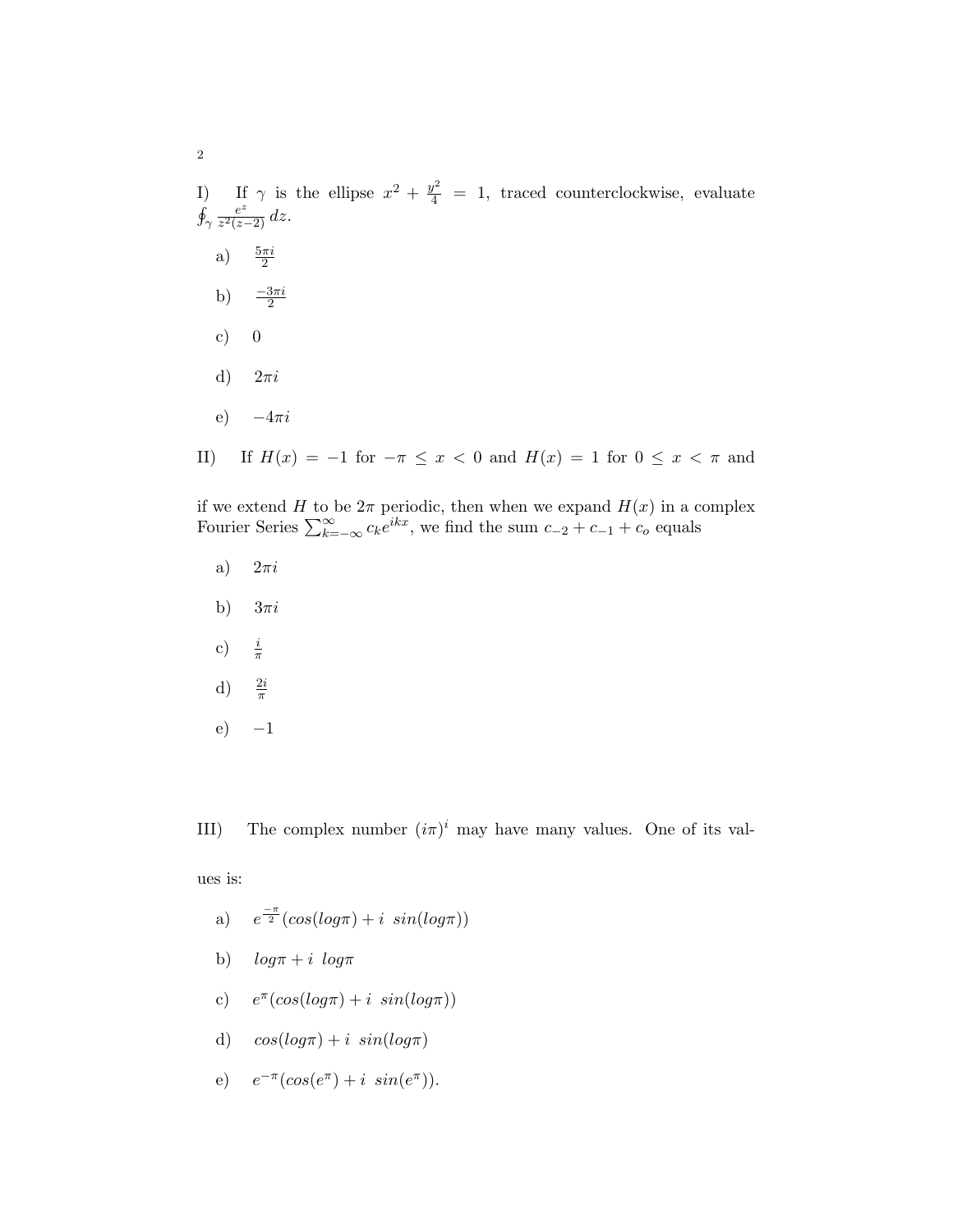IV) For the Sturm-Liouville Problem

$$
y'' + \lambda y = 0, \ \ y(0) = y(\pi) = 0,
$$

the eigenvalues are:

- a)  $\lambda = k^2, \, k = 1, 2, 3, \cdots$
- b)  $\lambda = \frac{(2k+1)^2}{4}$  $\frac{+1}{4}$ ,  $k = 1, 2, 3, \cdots$
- c)  $\lambda = k, \; k = 1, 2, 3, \cdots$
- d)  $\lambda = \frac{k^2}{2}$  $\frac{k^2}{2}, k = 1, 2, 3, \cdots$
- e)  $\lambda = (2k+1)^2, \; k = 1, 2, 3, \cdots$ .

V) Consider the function  $f(x) = |x|$  for  $-\pi < x \leq \pi$ . We extend f to be  $2\pi$  periodic and compute its Fourier Series

$$
\frac{a_o}{2} + \sum_{k=1}^{\infty} a_k \cos(kx) + b_k \sin(kx).
$$

Then the sum  $a_0 + a_1 + b_1 + a_2 + b_2 + a_3 + b_3$  is:

- a)  $\frac{\pi^2}{2}$ 2 b)  $\frac{3\pi^2 - 10}{3\pi}$  $\overline{3\pi}$
- c)  $\frac{\pi^2 8}{\pi}$ π
- d)  $\frac{7\pi^2 22}{7\pi}$  $7\pi$
- e)  $\frac{9\pi^2 40}{9\pi}$  $\frac{2-40}{9\pi}$ .

VI) Consider the heat equation  $u_t = u_{xx}$  with boundary values  $u(0, t) =$  $u(1,t) = 0$  and with initial condition  $u(x, 0) = \sin(6\pi x)$ . Compute  $u(\frac{1}{4})$  $\frac{1}{4}, \frac{1}{4}$  $\frac{1}{4}$ ):

- a)  $-exp(-5\pi^2)$
- b)  $exp(-7\pi^2)$
- c)  $-exp(-9\pi^2)$
- d)  $exp(-3\pi^2)$
- e)  $-exp(-\pi^2)$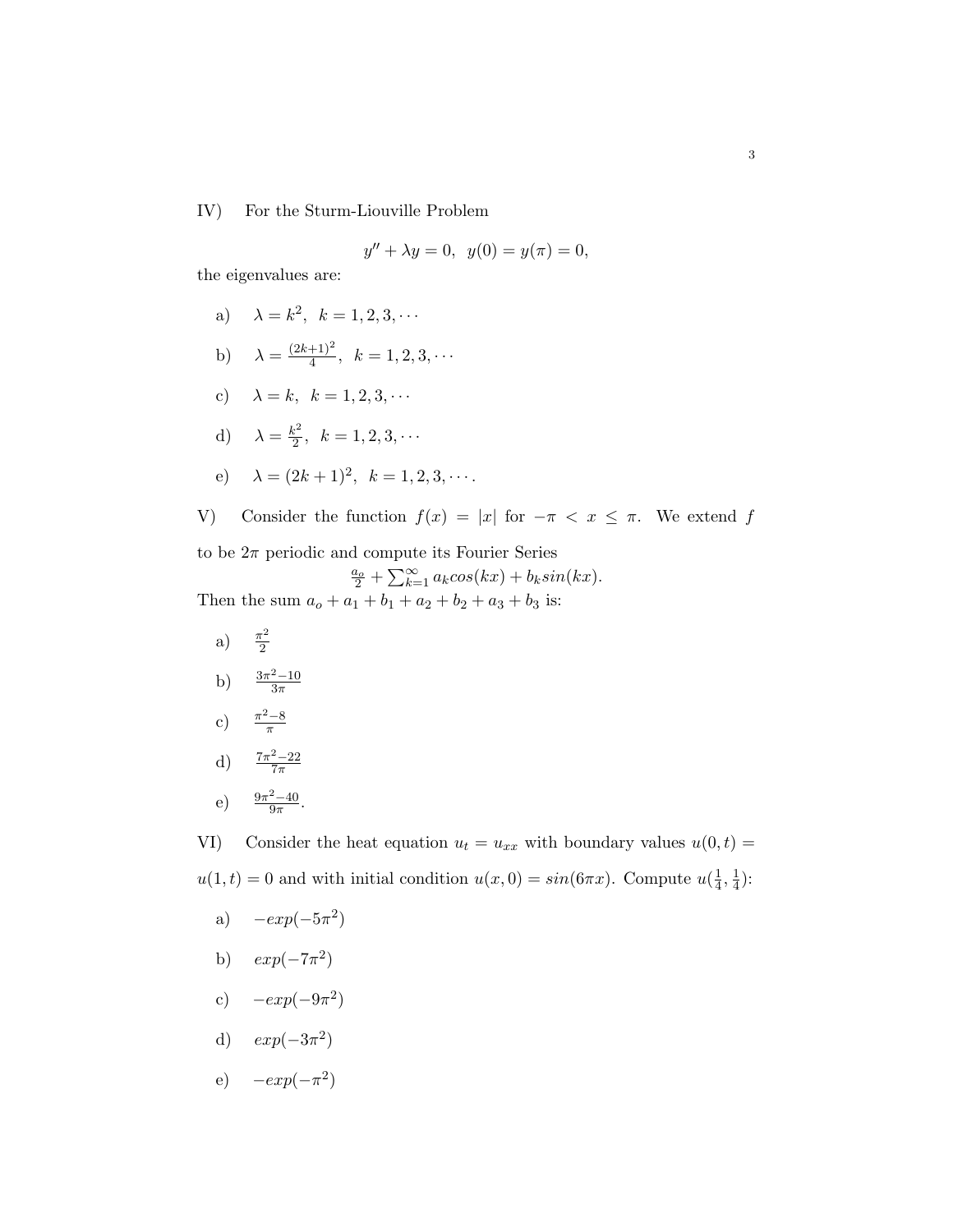VII) For the PDE:  $u_x + 3u_y = 0$ , we are interested only in solutions

of the form  $u(x, y) = X(x)Y(y)$ . For such a solution, suppose we know  $u(0, 1) = e$  and  $u(1, 0) = e^2$ . Compute  $u(1, 1)$ :

- a)  $exp(\frac{1}{4})$  $\frac{1}{4})$
- b)  $exp(\frac{3}{4})$  $\frac{3}{4})$
- c)  $exp(\frac{5}{4})$  $\frac{5}{4})$
- d)  $exp(\frac{7}{4})$  $\frac{7}{4})$
- e)  $exp(\frac{9}{4})$  $\frac{9}{4})$

VIII) A certain function  $u(x, y)$  is defined on the square whose vertices

are  $(0,0)$ ,  $(1,0)$ ,  $(0,1)$  and  $(1,1)$ . The function u satisfies the two PDE's:  $u_{xx} = 0$  and  $u_{yy} = 0$  and has values at the corners of the square given by  $u(0, 0) = 0, u(1, 0) = 3, u(0, 1) = -2, u(1, 1) = 1.$ 

For this function u, the value  $u(\frac{1}{2})$  $\frac{1}{2}, \frac{1}{2}$  $(\frac{1}{2})$  is:

- a) 1
- b)  $-2$
- c)  $0$
- d)  $-3/2$
- e) 1/2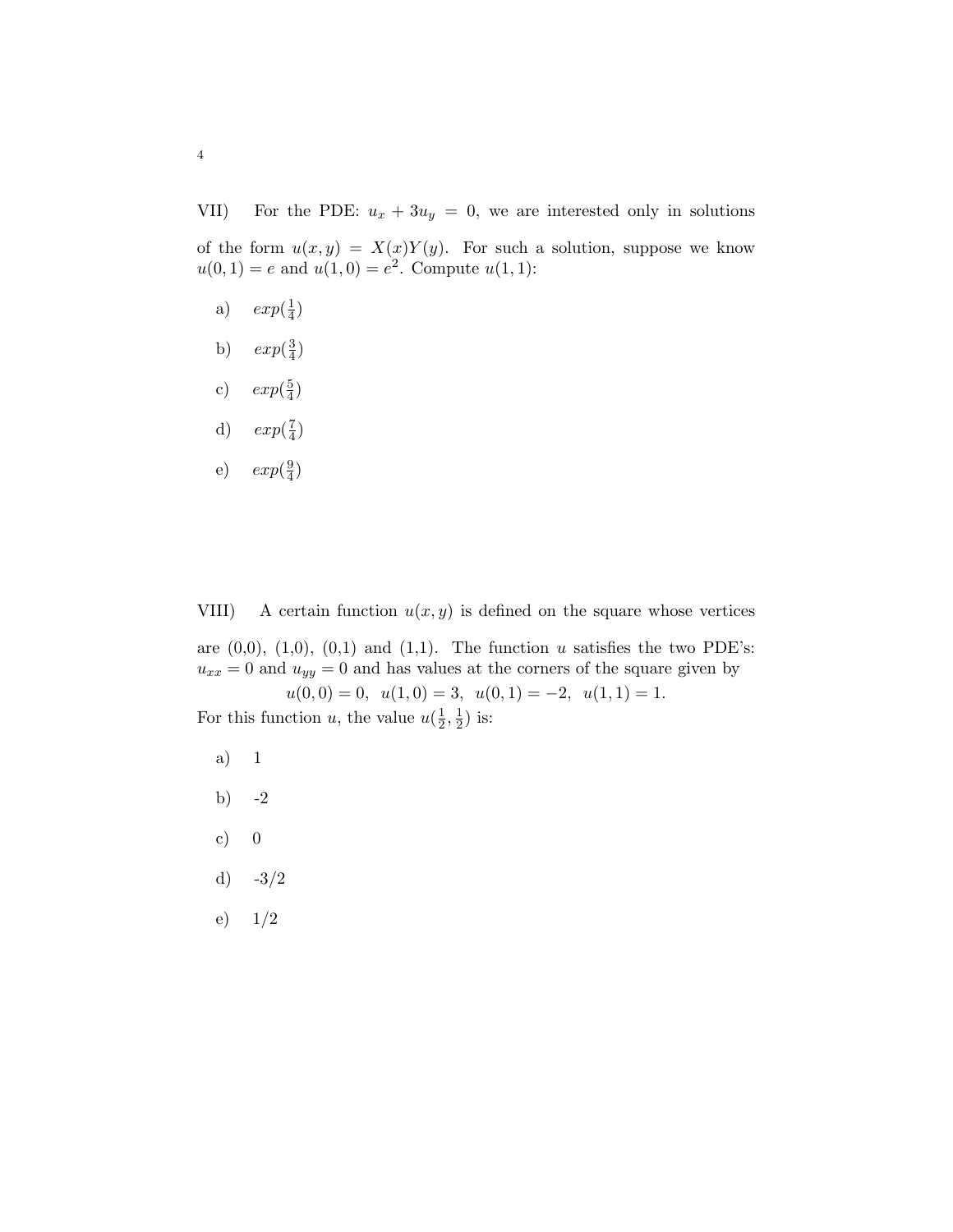IX) We expand the function  $f(z) = \frac{e^z}{(z-1)^2}$  in a Laurent Series valid in the annulus  $1 < |(z-1)| < 2$ . This series has the form

$$
\sum_{m=1}^{\infty} b_m \frac{1}{(z-1)^m} + \sum_{k=0}^{\infty} a_k (z-1)^k.
$$

Then the value of the product  $b_2b_1a_0a_1a_2$  is:

- $a)$  $e^5$
- b)  $e^5/288$
- c)  $e^5/120$
- d)  $e^5/84$
- e)  $e^5/316$ .

X) For the function  $f(z) = \frac{2z-1}{z(z-5)^2}$ , find its residue at  $z = 5$ .

- a) 0
- b)  $i/2$
- c)  $2/5$
- d)  $\pi/4$
- e) 1/25

THE NEXT 5 PROBLEMS ARE LONG ANSWER–WORK IS REQUIRED TO BE SHOWN.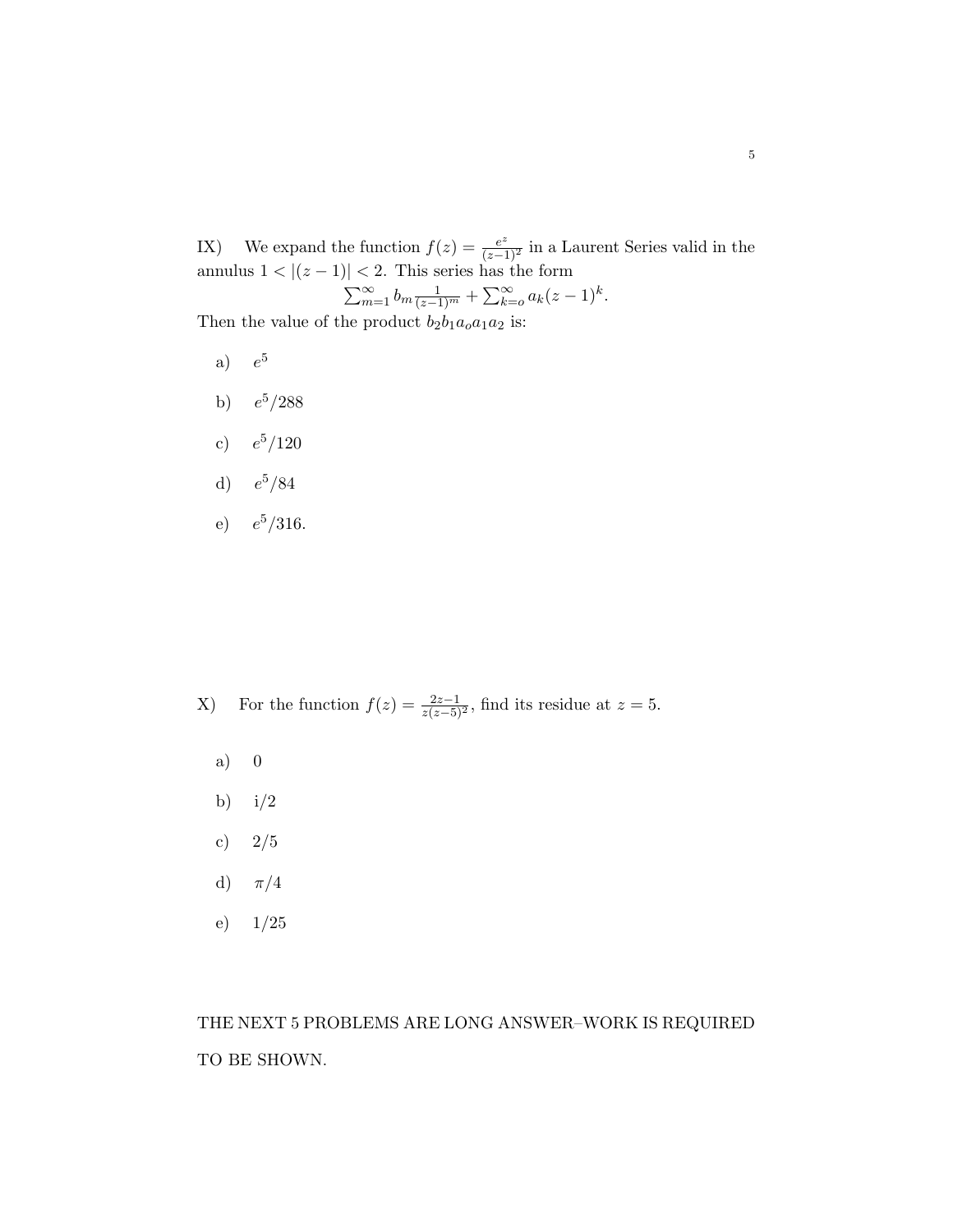XI) Compute the integral  $\int_{-\infty}^{\infty}$  $\frac{\sin^2(x)}{1+x^2} dx.$ 

6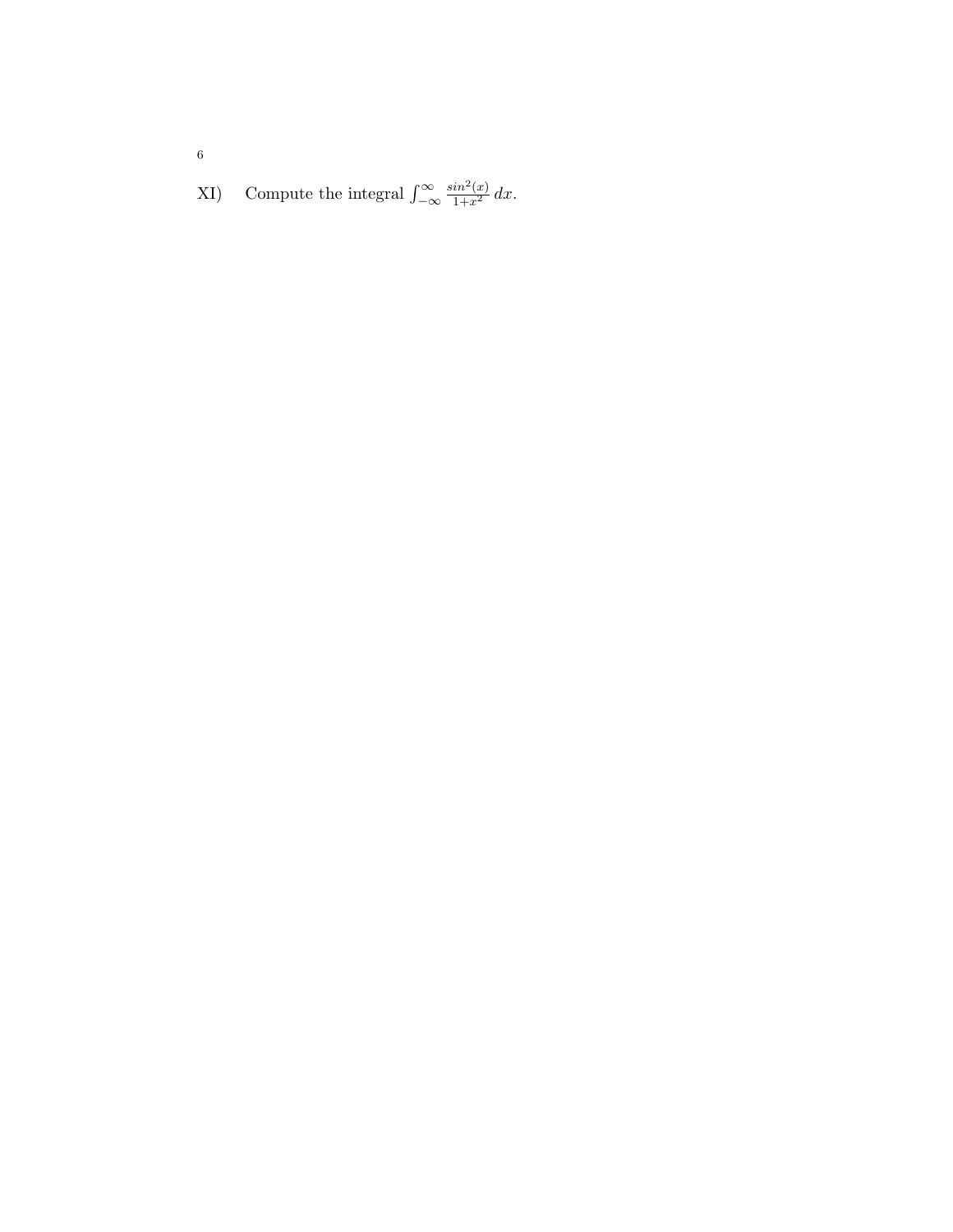XII) If  $u(x, y)$  is a harmonic function (that is, it satisfies Laplace's DE:  $\Delta u = 0$ ) defined on the whole plane, then it is known that there is another harmonic function, call it  $v(x, y)$ , so that the complex function

$$
f(z) = f(x, y) = u(x, y) + i v(x, y)
$$

is an entire function (i.e., is holomorphic  $(=$  analytic) on the entire complex plane). Write  $g(z)$  for the function

$$
g(z) = e^{-f(z)}.
$$

a) If  $u(x, y)$  is always  $\geq 0$ , show, with an *explicit* upper bound, that  $|g(z)|$ is bounded.

b) Again assume  $u(x, y) \geq 0$  for all  $x, y$ . Use a) to find all such (everywhere non-negative harmonic) functions—be careful, clear and explicit in your reasoning.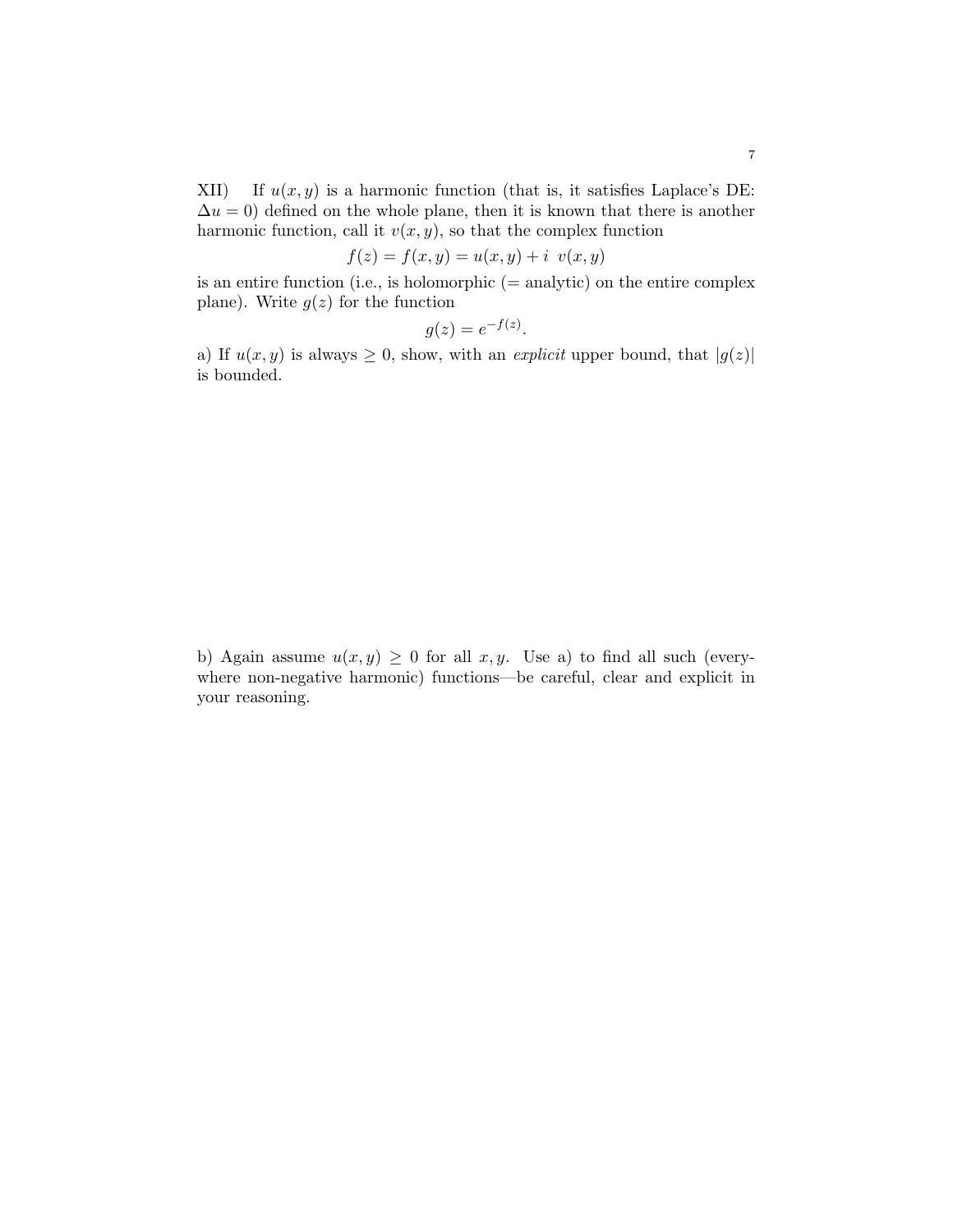XIII) Consider the wave equation  $u_{tt} = 4u_{xx}$  on the interval  $[0, \pi]$  with boundary values  $u(0, t) = u(\pi, t) = 0$ . If the initial conditions are

$$
u(x, 0) = \frac{1}{3}\sin(3x) + \frac{1}{4}\sin(4x)
$$
  

$$
u_t(x, 0) = \frac{1}{5}\sin(5x) + \frac{1}{6}\sin(6x),
$$

find (explicitly) the solution,  $u(x, t)$ , of the problem.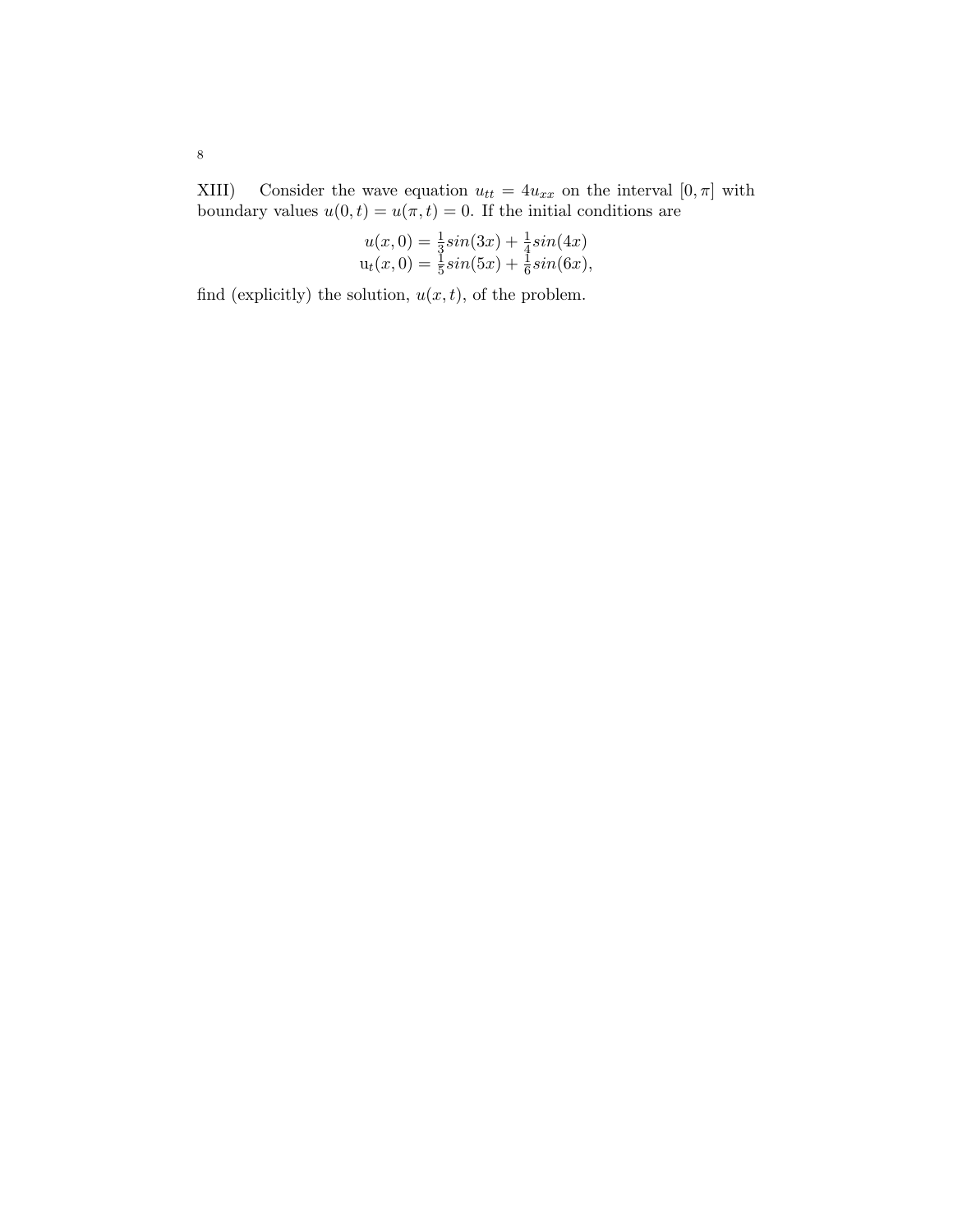XIV) A certain rod (insulated along its length) has length 10 and is kept at  $0^{\circ}$  at its ends. Physical units are adjusted so that its temperature,  $u(x, t)$ , satisfies the heat equation  $u_t = 2u_{xx}$ . Suppose that initially the temperature of the rod is  $u(x, 0) = \sin(\frac{\pi x}{2})$  $\frac{\pi x}{2}$ ). Find an explicit formula for the temperature,  $u(x, t)$ , of the rod at any time t. In particular, at what time will the temperature at the middle of the rod be  $(1/2)^{o}$ ?